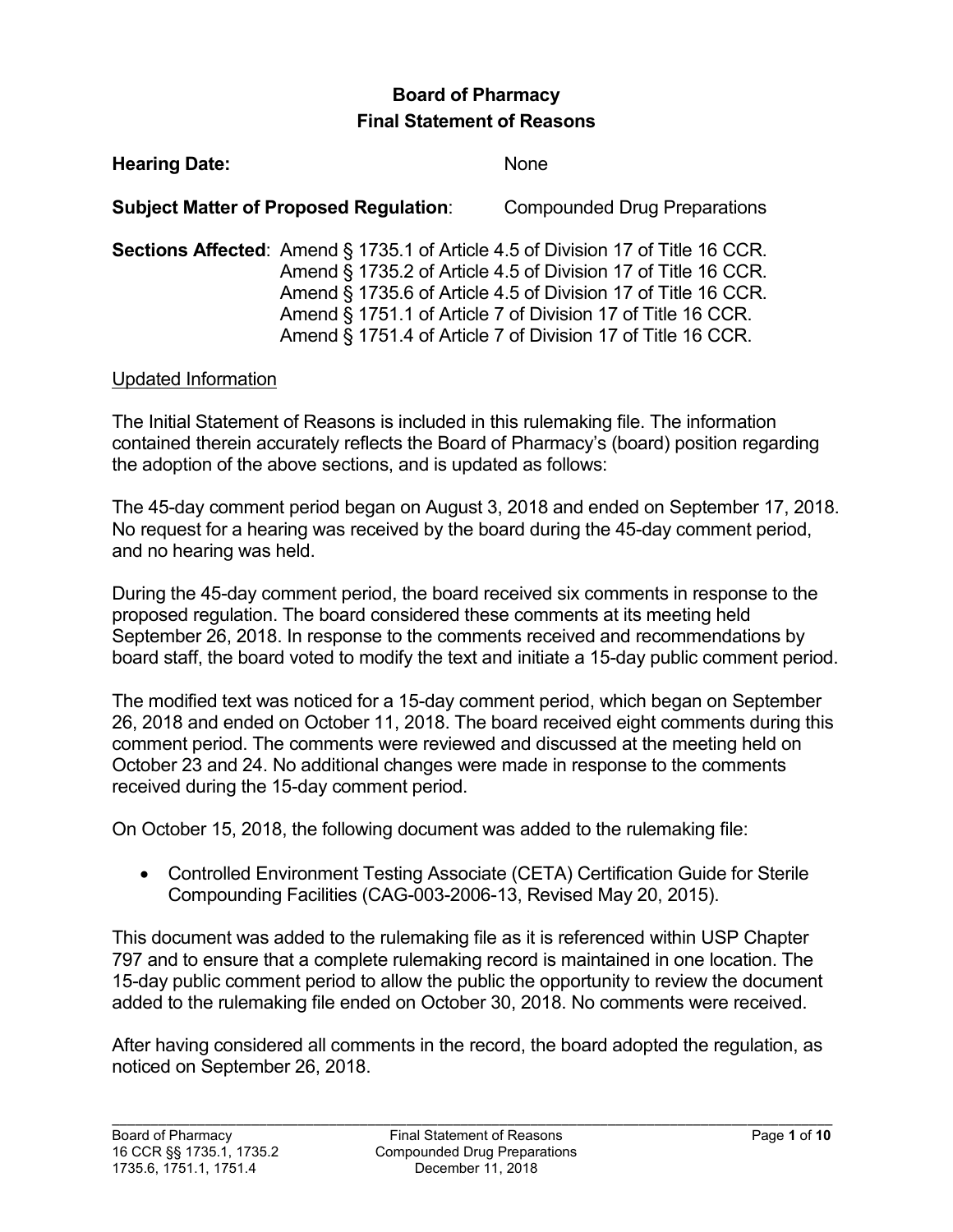#### *Amend 16 CCR §1735.6*

 Existing regulations at 16 CCR §1735.6 specify standards for compounding facilities and equipment.

The following updates to the initial statement of reasons are made:

- Subdivision (e)(3) was amended and separated into two subdivisions to clarify the differences between the external exhausting for sterile and nonsterile compounding.
	- $\circ$  New subdivision (e)(3)(A) reads "For sterile compounding, each BSC or CACI shall be externally exhausted."
	- CACI, or other containment ventilated enclosure shall be used and shall environment"  $\circ$  New subdivision (e)(3)(B) reads "For nonsterile compounding, a BSC, a either use a redundant-HEPA filter in series or be externally exhausted. For purposes of this paragraph, a containment ventilated enclosure means a full or partial enclosure that uses ventilation principles to capture, contain, and remove airborne contaminants through high-efficiency particulate air (HEPA) filtration and to prevent their release into the work

 environment." In the final version of this language, a Compounding Aseptic Containment Isolator (CACI) inadvertently left out of the original proposed text when the language was amended from CACI is appropriate within this section because it is also a type of containment device that would appropriately control particulate distribution that might occur during hazardous is added as an optional device to use in hazardous compounding. The use of a CACI was primary engineering control (PEC) to Biological Safety Cabinet (BSC). The inclusion of a compounding.

 have inadvertently prevented the ability to use other types of containment devices when preparing hazardous nonsterile compounds. Under the provisions of USP Chapter 800, an alternative containment device may be used for compounding hazardous nonsterile preparations, and may alternately use a redundant HEPA filter rather than external exhaustion. In recognition of this, the proposed language was further modified to allow Upon further review of the proposed language, it was identified that the language may those means to control particulate distribution.

 that, if the containment device is itself externally vented, the facility will satisfy main subsection (e) by exhausting the room through the containment device itself. Though this is an unusual method of exhausting the room, any particulates should be adequately Further, the word "also" was deleted from the existing language of subsection (e)(3)(A), so removed to protect the products and the compounding staff.

#### *Amend 16 CCR §1751.4(k)*

 Existing regulations at 16 CCR §1751.4(k) specify the temperature requirements for the sterile compounding area.

sterile compounding area.<br>The following updates to the initial statement of reasons are made: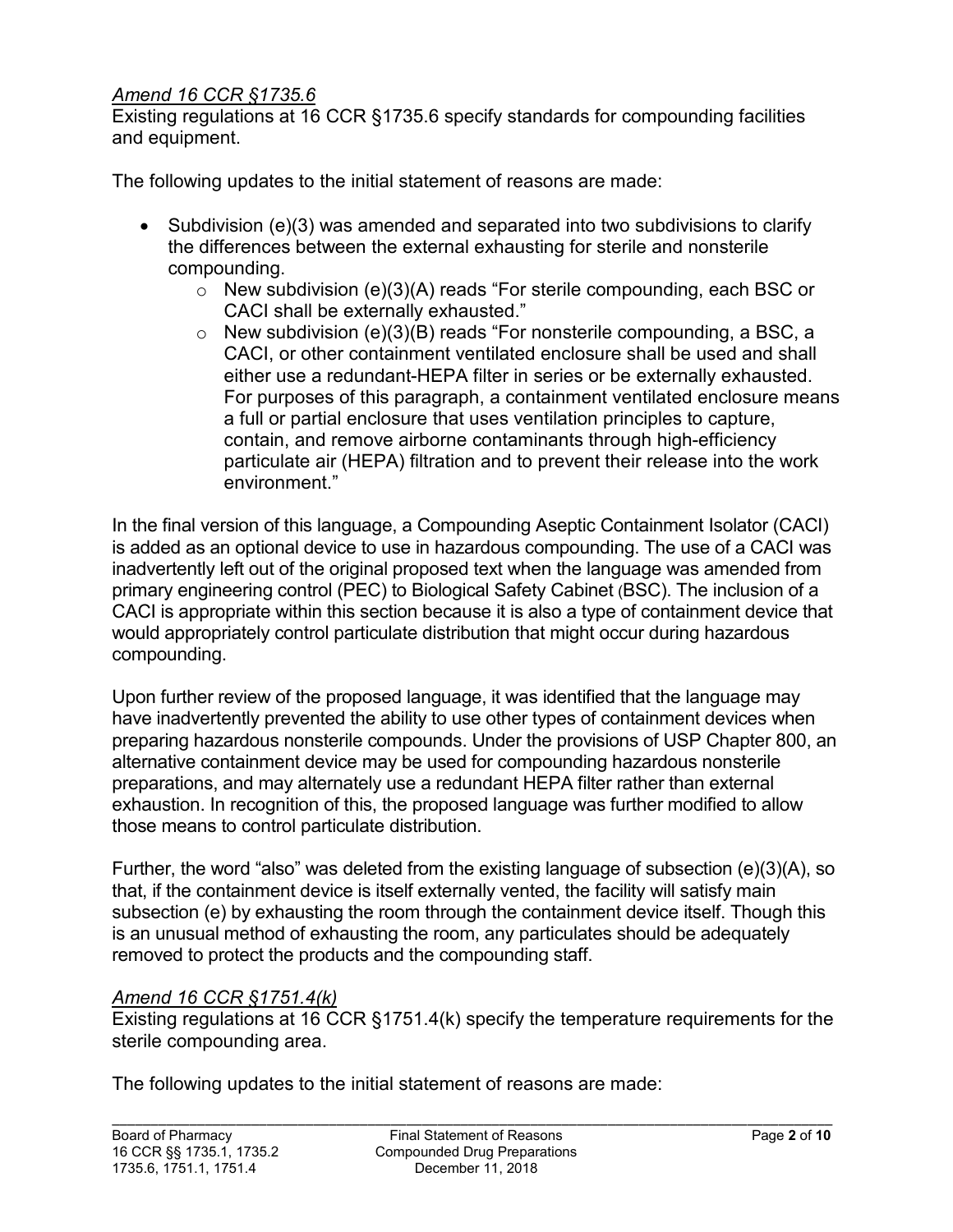Subdivision (k) was further amended to add the word "typically" into the text. The compounding personnel when attired in the required compounding garb. As Fahrenheit) or cooler. The modification was made to allow some flexibility to environment must be comfortable, because, in general, the compounder's discomfort can distract the compounder from performing their functions appropriately. In addition, if the room is too warm and the compounder section continues a prior requirement that a pharmacy provide a comfortable and well-lighted working environment to maintain comfortable conditions for revised, the rule also now clarifies that such comfortable conditions would typically include a room temperature of 20 degrees Celsius (68 degrees account for individuals' needs. The standard remains that the individuals in each perspires, the bacteria-containing perspiration could get into a sterile compounded product and pose a risk to the public.

 perspire. Additionally, the board chose this construction because it is identical to language in USP Chapter 797, which specifies that facilities provide a temperature of 20° or cooler […]." The standard remains that the individuals in discomfort can distract the compounder from performing their functions appropriately. In addition, if the room is too warm and the compounder cooler) makes it clear that California no longer has a different standard. Another compounders, because, in the absence of more stringent board standards, they should already be following national standards.<br>Local Mandate • The addition of the word "typically" reflects that "20 degrees … or cooler" is a guideline and allows flexibility – some individuals will need it warmer in order to feel their fingers; others will require cooler conditions so that they will not comfortable and well lighted working environment, "which typically includes a each environment must be comfortable, because, in general, the compounder's perspires, the bacteria-containing perspiration could get into a sterile compounded product and pose a risk to the public. Although the board will not have a specific temperature range to enforce against, it is important that individuals are comfortable when performing compounding; providing the guideline consistent with USP (that the room typically will be 20 degrees or benefit of having a guideline consistent with USP is that compliance is simple for

A mandate is not imposed on local agencies or school districts.

#### Small Business Impact

 businesses. This is based on the determination that the regulatory proposal could result The board believes this regulation will have a minor impact to small businesses. Although the board does not have nor maintain data to define if any of its licensees (pharmacies) are a "small business" as defined in Government Code section 11342.610, the board has made an initial determination that the proposed regulatory action would not have a significant adverse economic impact directly affecting small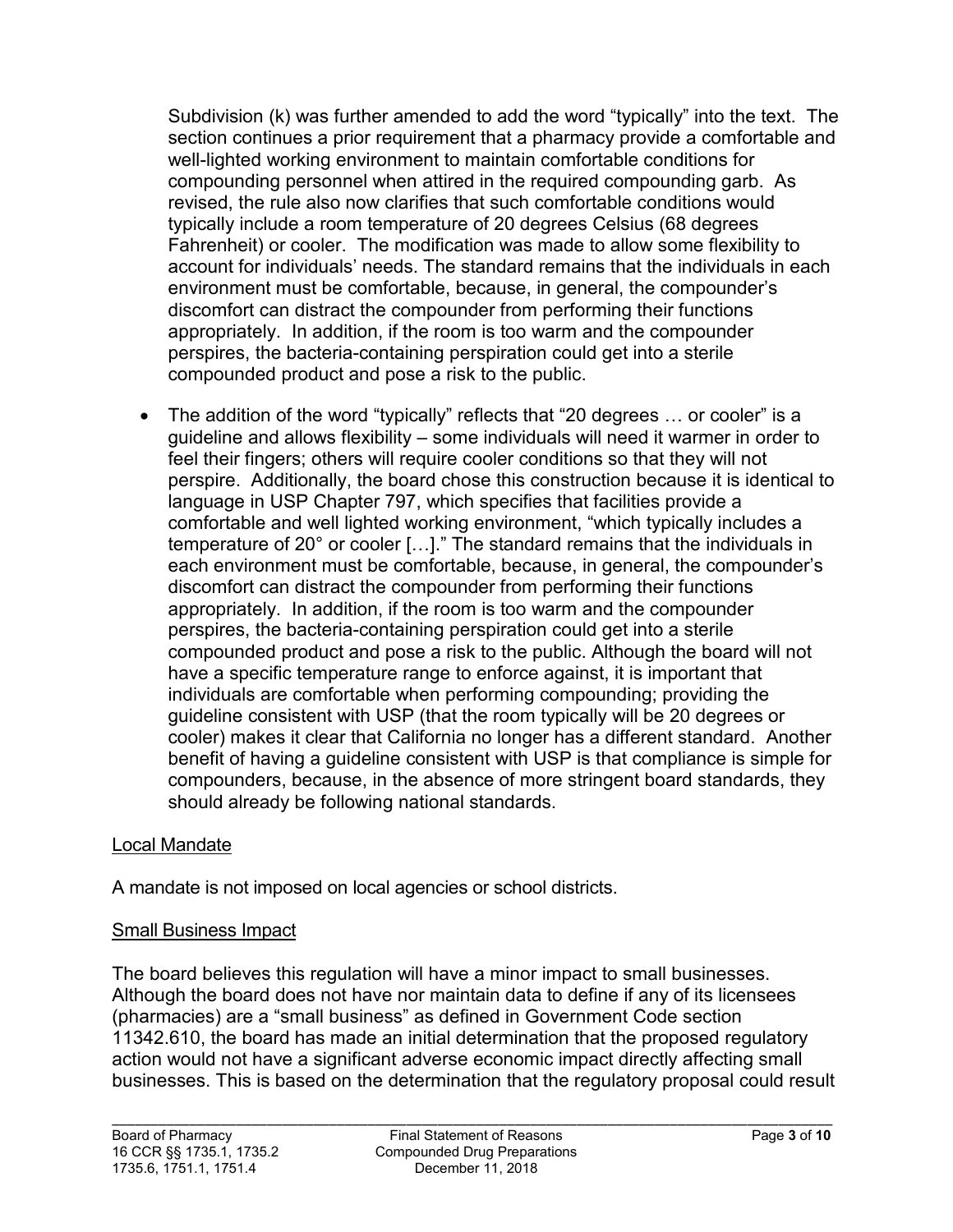in existing pharmacies, some of which are likely small businesses, offering more nonsterile compounding services, lower costs for those services, patients receiving a larger supply of medication at one time, and fewer patient visits to the doctor and/or pharmacy. Pharmacies that are small businesses may experience cost savings due to decreased testing requirements to extend the duration of a drug preparation's usefulness; it is also possible that they may experience a very minor increase in costs related to record keeping in so doing.

#### Consideration of Alternatives

The board has determined that no alternative it considered or that has otherwise been identified and brought to the attention of the board would be more effective in carrying out the purpose for which the action is proposed, would be as effective and less burdensome to affected private persons than the proposed action, or would be more cost effective to affected private persons and equally effective in implementing the statutory policy or other provision of law.

The amendments adopted by the board are the only regulatory provisions identified by the board that accomplish the goal of protecting consumers of pharmacy compounding services by setting standards designed to ensure that compounding is performed in a manner and under conditions that ensure the compounded drug preparations dispensed to the public by a pharmacy and pharmacist are safe and effective. Except as set forth and discussed in the summary and responses to comments, no other alternatives have been proposed or otherwise brought to the board's attention.

## **Objections or Recommendations/Responses**

 materials for the September 26, 2018 board meeting, and were reviewed and During the 45-day comment period (August 3, 2018 – September 17, 2018), the board received six comments. The comments were provided to the board in the meeting considered by the board at that meeting. A couple of changes were made to address some of these comments and the board voted to initiate a 15-day comment period.

# **#1 Written Comments from Ayk Dzhragatspanyan, PharmD.**

 Comment #1.A: Dr. Dzhragatspanyan expressed concern about the inability to use published formulas for beyond use dates with respect to non-sterile preparations. Dr. Dzhragatspanyan indicated that he believes that the regulation is very restrictive and impacts patients. He recommended that the regulations be amended to allow for the use of published literature when compounding for establishing a Beyond Use Date (BUD).

 suggestions were already incorporated into the regulation text as proposed (see the Board response to comment #1.A: The board rejected this comment because his adopted text of CCR section 1735.2(i)(1)(G)). The adopted text allows for the use of documentation, literature, research, and analysis by the pharmacist when establishing a beyond use date for non-sterile drug preparations. This change is consistent with USP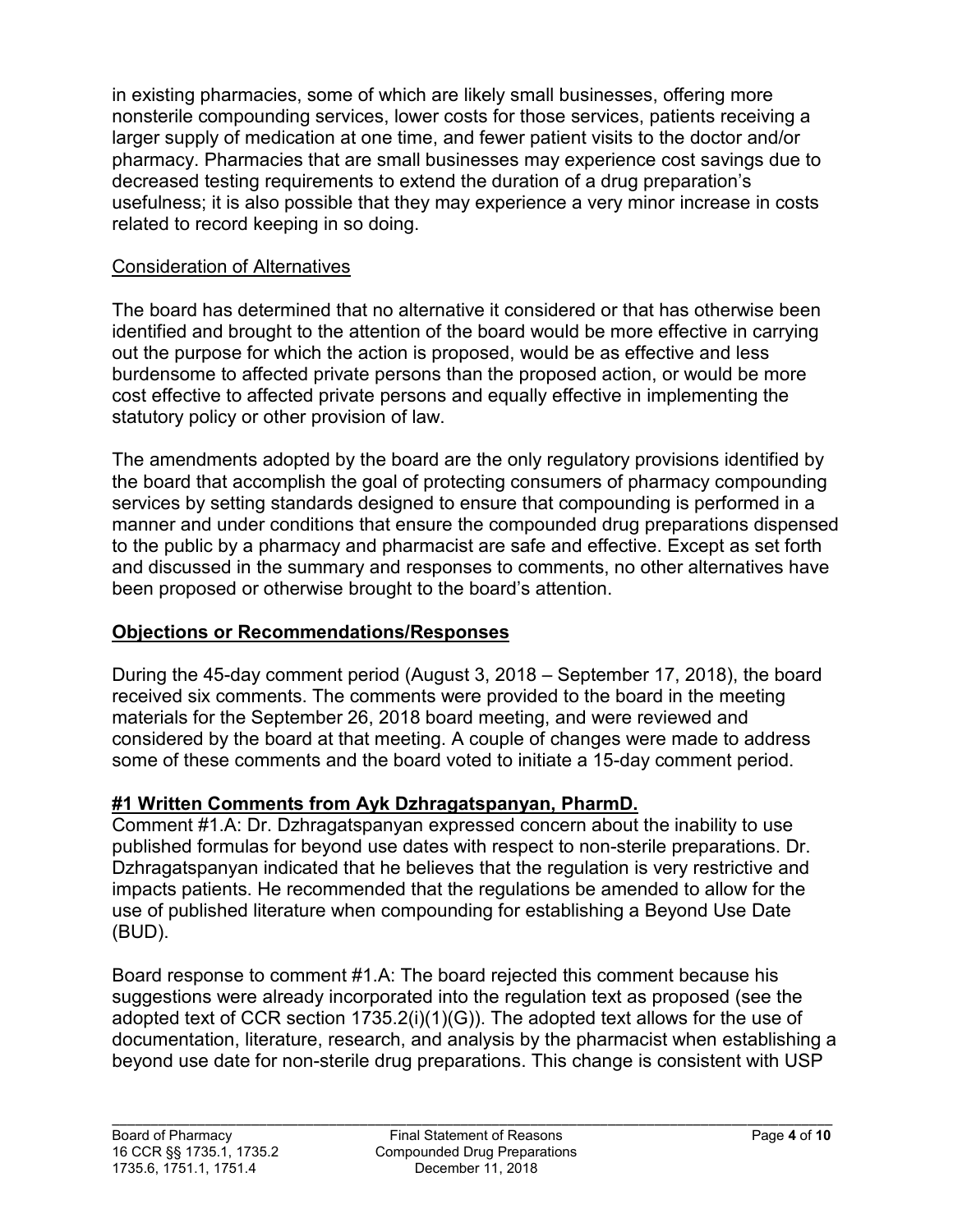Chapter 795, specifically the provisions established under the heading, "Stability Criteria and Beyond-Use Dating."

Comment #1.B: Dr. Dzhragatspanyan also expressed concern about the 3-day BUD limit for sterile preparations. Dr. Dzhragatspanyan indicated that the sterility testing takes two weeks to complete.

focus of this regulation proposal relates to modifying the BUDs for <u>nonsterile</u> Board response to comment #1.B: The board rejected this comment. The board's current regulations relating to the establishment of a BUD for sterile preparations are consistent with USP Chapter 797 provisions relating to sterile preparations. The primary compounded preparations. In this rulemaking, changes to the standard for sterile BUDs have not been explored.

## **#2: Written Comments from Corbin Bennett, Pharm.D.**

Comment #2: Dr. Bennett recommended adding "CACI" following the term "BSC" to section 1735.6(e)(3).

 Board response to comment #2: The board accepted this comment. As previously when the language was amended from PEC to BSC. The inclusion of a CACI is appropriately control particulate distribution that might occur during hazardous indicated, the use of a CACI was inadvertently left out of the original proposed text appropriate within this section because it is also a type of containment device that would compounding.

## **#3: Written Comments from Sarah Han-Yoo, Pharm.D.**

 degrees Fahrenheit was too cool for hospital patients and portable air conditioners cannot be used within a sterile environment. She recommends the board reconsider Comment #3: Dr. Han-Yoo expressed concern about that the temperature change from 68-75 degrees Fahrenheit (20-24 degrees Celsius) to a maximum of 68 degrees Fahrenheit (20 degrees Celsius) in section 1751.4. Dr. Han-Yoo indicated that 68 the change, inferring that the board keep existing language.

 modified the text of this section to allow more flexibility in the temperature, as long as compounding staff are comfortable. The change is consistent with the temperature that because of the garbing requirements for staff engaging in compounding, individuals Board response to comment #3: The board accepted this comment in part. The board recommendations within USP Chapter 797. Further, board compounding experts note may perspire in the higher temperatures expressly permitted by the existing text. Perspiration contains bacteria which can ultimately compromise the sterility of the environment and of the compounded drug preparations.

Regarding the concern expressed by Dr. Han-Yoo about the temperature in patient care areas, the board's proposed regulation applies to compounding areas, not patient care rooms.

## **#4: Written Comments from Dale Costantino, Pharm.D.**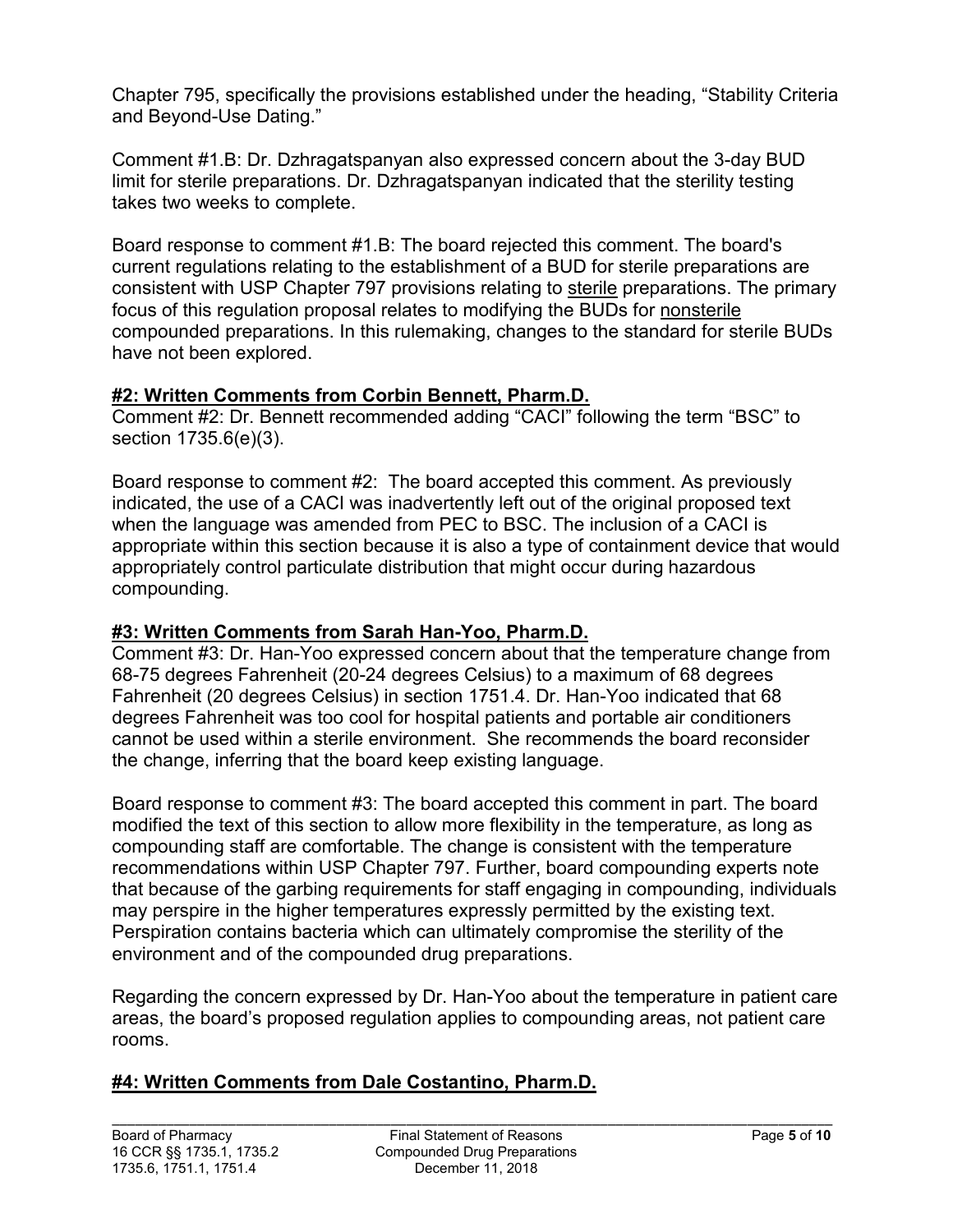Comment #4: Dr. Costantino agreed that lowering the temperature requirement within section 1751.4 was beneficial for compounding personnel; however, he expressed concern about the ability to implement the reduced temperature requirement within hospitals. Dr. Costantino requested that the temperature change be delayed or that the board allow a waiver to hospitals to make the appropriate changes to the facilities.

 Board response to comment #4: The board accepted this comment in part (accept his agreement with raising the maximum temperature) and rejected in part (reject his request to delay adoption of the change). USP Chapter 797, though for different reasons, specifies that the temperature should typically be 20 degrees C (68 degrees F) or cooler.

 With respect to Dr. Constantino's request for a temporary waiver and its rationale, the compounded sterile products, it cannot be allowed to continue. board rejected that comment because if the modified temperature poses a risk to

## **#5: Written Comments from Michael Tou, Pharm.D.**

 Comment #5: Dr. Tou expressed concern about that ability to implement the reduced range from 20 – 22 degrees Celsius (68-72 degrees Fahrenheit) to allow for a temperature requirement within hospitals. Dr. Tou indicated that some hospitals will require building modifications to comply. Additionally, Dr. Tou expressed concern that certain drugs used in compounded products are required (by other provisions of USP and by manufacturer specifications) to be stored at controlled room temperatures of 68 degrees Fahrenheit to 77 degrees Fahrenheit. He indicated that reducing the temperature of the sterile environment to 68 degrees or below would conflict with drug storage requirements and would prevent the hospital from storing drugs in the compounding area. Dr. Tou requested that (A) the temperature be modified to include a comfortable working environment for compounding staff and allow for the storage of specific drugs within the compounding area, or (B) that implementation of any modified temperature range be delayed, or that the board grant a waiver to hospitals in order to allow hospitals to make the appropriate physical changes to their facilities.

 Board response to comment #5: The board rejected this comment in part. USP Chapter well as for the compounding personnel. With respect to Dr. Tou's request (#5(B)) for delayed implementation or a temporary waiver, the board rejected that comment 797 specifies that the temperature where sterile compounding occurs should typically be 20 degrees C (68 degrees F) or cooler. In response to comment #5(A), the board amended the language to add the term "typically" to further align with the terminology of USP Chapter 797, which will provide some flexibility for the storage of specific drugs as because if the higher temperature poses a risk to compounded sterile products, it cannot be allowed to continue.

# **#6: Written Comments from Lauren Eichstadt-Forsythe, Pharm.D.**

Comment #6: Dr. Eichstadt-Forsythe recommended that the proposed changes not be implemented and instead, recommended that the board incorporate USP by reference to eliminate confusion. Dr. Eichstadt-Forsythe notes that USP is currently being amended and the amendments will not be finalized until December 2019.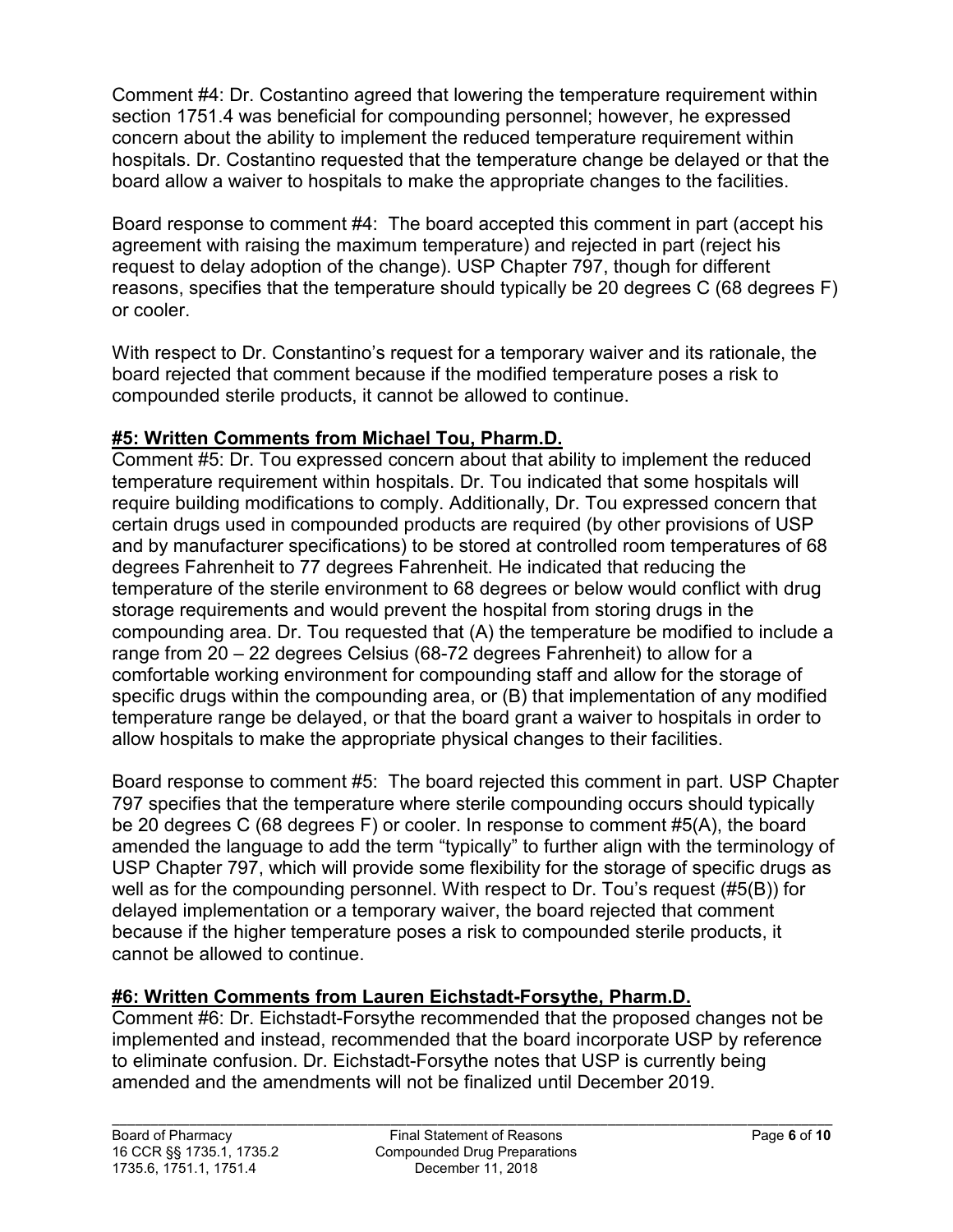Board response to comment #6: The board rejected this comment. The board notes speculative and delaying these changes will impact patient safety within California. The that it is working toward incorporating USP into California statute; however, the current proposed changes are necessary to address some immediate issues within existing regulation text. In addition, changes to California law and to USP are, at this point, board further notes that the changes being made are consistent with existing USP compounding provisions.

# **Modified Text – Response to Comments**

 During the 15-day comment period (September 26, 2018 – October 11, 2018), the Board received eight comments. The comments were provided to the board in the meeting materials for the October 23-24, 2018 board meeting, and were reviewed and considered by the board at that meeting. No changes were made in response to these comments.

## **#1 Written Comments from Christine Givant, La Vita Compounding Pharmacy**

 require additional studies unless the hood is moved or the type of compounding Comment #1: Ms. Givant indicated that she felt that biannual video smoke studies was extremely excessive. She indicated that a hood tested upon purchase should not changes. Ms. Givant added that she didn't feel biannual smoke studies was warranted.

 Board response to comment #1: The board rejected this comment as it is outside the certification must be completed at least once every six months, it is appropriate to scope of this comment period. The comment was specified to a section that was not modified following the 45-day comment period. However, the board notes that smoke studies are a requirement for biannual certification of ISO class five areas within USP Chapter 797. Further, CETA (Controlled Environment Testing Association) guidelines require that a smoke pattern test be completed at every certification (13.2.1 and 13.2.4) and that certifications be completed consistent with USP Chapter 797 (9.0). As the require biannual smoke studies.

## **#2: Written Comments from Narwan Yakubi, CPHT, Stanford Healthcare**

 Comment #2: Mr. Yakubi states that section 1735.6(e)(3) does not state that the BSC and HD room must be separately vented by their own exhaust. He inquired if the room external vent and the BSC external vent could be combined. Additionally, he asked if the externally exhausted BSC could be used to exhaust room air.

 understood to suggest that his questions should be answered by the regulation text. Board response to comment #2: The board rejected this comment. His comments are The board believes that Mr. Yakubi's questions are answered within the modified regulation text. Specifically, sections 1735.1(f) and 1735.6(e)(3)(B) address Mr. Yakubi's questions, which allow the entire room to be exhausted through the device designed to contain the particulate matter.

# **#3: Written Comments from Sean O'Rourke, Dignity Health**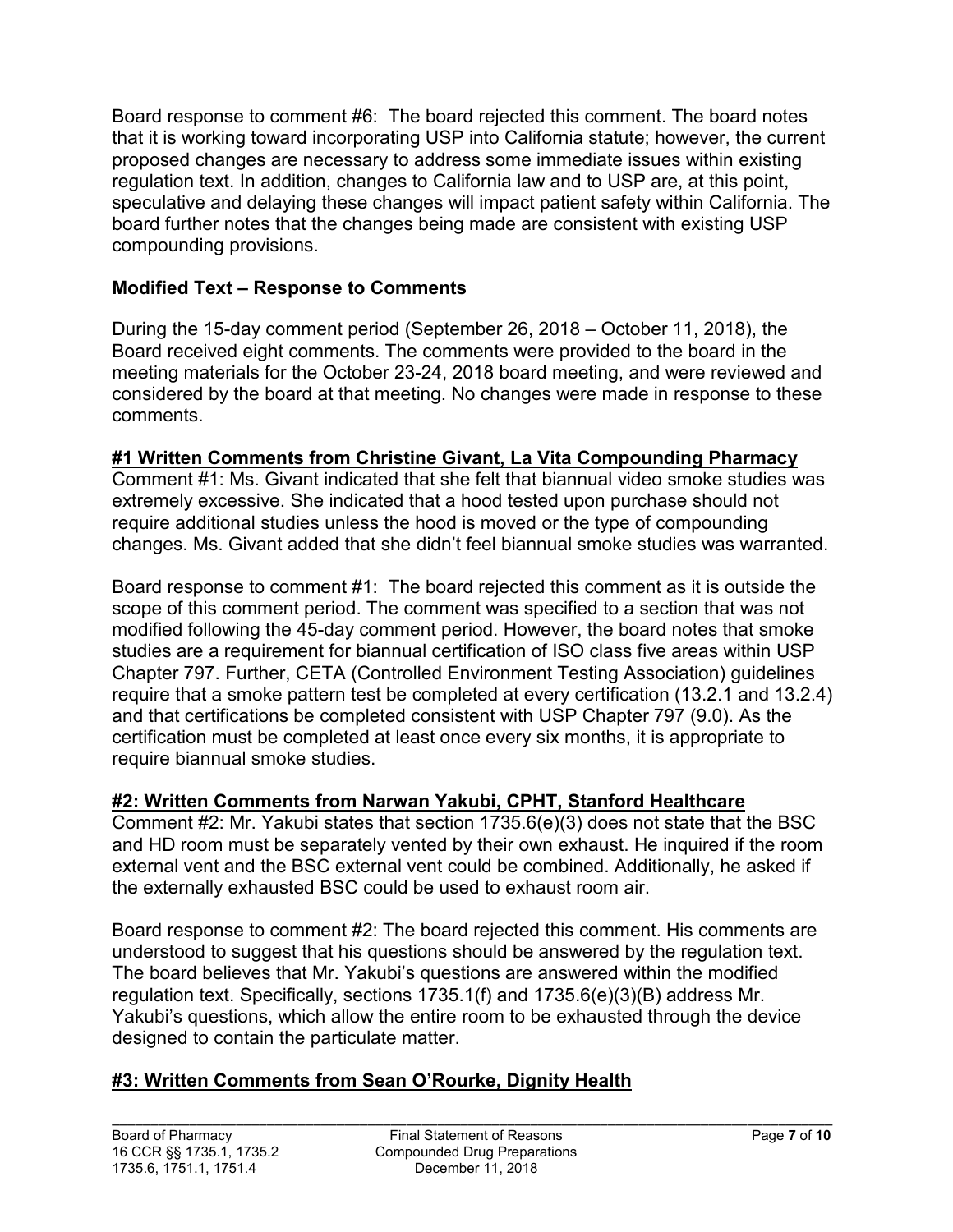1751.4. He indicated that hazardous drugs stored in a negative pressure room must be Comment #3: Mr. O'Rourke expressed concern about the temperature in section stored at a standard temperature of 68-77 degrees (Controlled Room Temperature), which conflicts with the proposed 68 degrees or lower.

 variation will be permitted. Further, board compounding experts note that because of ensured to avoid possible contamination and ensure patient safety. Board response to comment #3: The board rejected this comment. The change is consistent with the temperature recommendations within USP Chapter 797, and the use of the word "typically" was from USP Chapter 797. As written, the standard will be to maintain comfortable conditions and 68° is a guideline, but not a requirement, so the garbing requirements for staff engaging in compounding, individuals may perspire at various temperatures. Perspiration contains bacteria which can ultimately compromise the sterility of the environment and of the compounded drug preparations. It is the board's position that it is critical that the comfort of the individual compounding be

#### **#4: Written Comments from Cindy Del Buono, Pharm.D., St. Joseph Health Petaluma**

 Comment #4: Dr. Del Buono expressed concern about the temperature requirements of recommends that the temperature be specified at 68 – 72 degrees. Dr. Del Buono 1751.4. She indicated that it can be warm wearing the required compounding garb and further expressed concern about the addition of the word "typically" within the text. She indicated that facilities need to adhere to a temperature and the word "typically" would allow them to not adhere to a temperature range that is comfortable for employees doing the compounding.

 recommendations within USP Chapter 797. The use of the term "typically" may permit the storage of specific drugs within the room, as long as there is a comfortable work be allowed, because if the individuals are comfortable, there is little likelihood of Board response to comment #4: The board rejected this comment as the change and the use of the term "typically" is consistent with the language and temperature environment for staff. Perspiration contains bacteria which can ultimately compromise the sterility of the environment and of the compounded drug preparations. It is the board's position that it is critical that the comfort of the individual compounding be ensured to avoid possible contamination from perspiration and to ensure patient safety. If individuals in the compounding room are comfortable at 70°F, for example, that would perspiration and more focus on the compounding, and therefore less risk to the public.

## **#5: Written Comments from Michael Tou, Pharm.D., Providence Health**

Comment #5: Dr. Tou requested that the board provide guidance to inspectors on how the term "typical" will be interpreted if the temperature is above 20 degrees Celsius at the time of inspection. Dr. Tou recommended that inspectors consider temperature logs, drug storage, and seasonal temperature to ensure consistent application. Dr. Tou recommended defining what is *atypical*.

 the language is clear that 20°C or less is the typical temperature; however, the Board response to comment #5: The board rejected this comment. The board noted that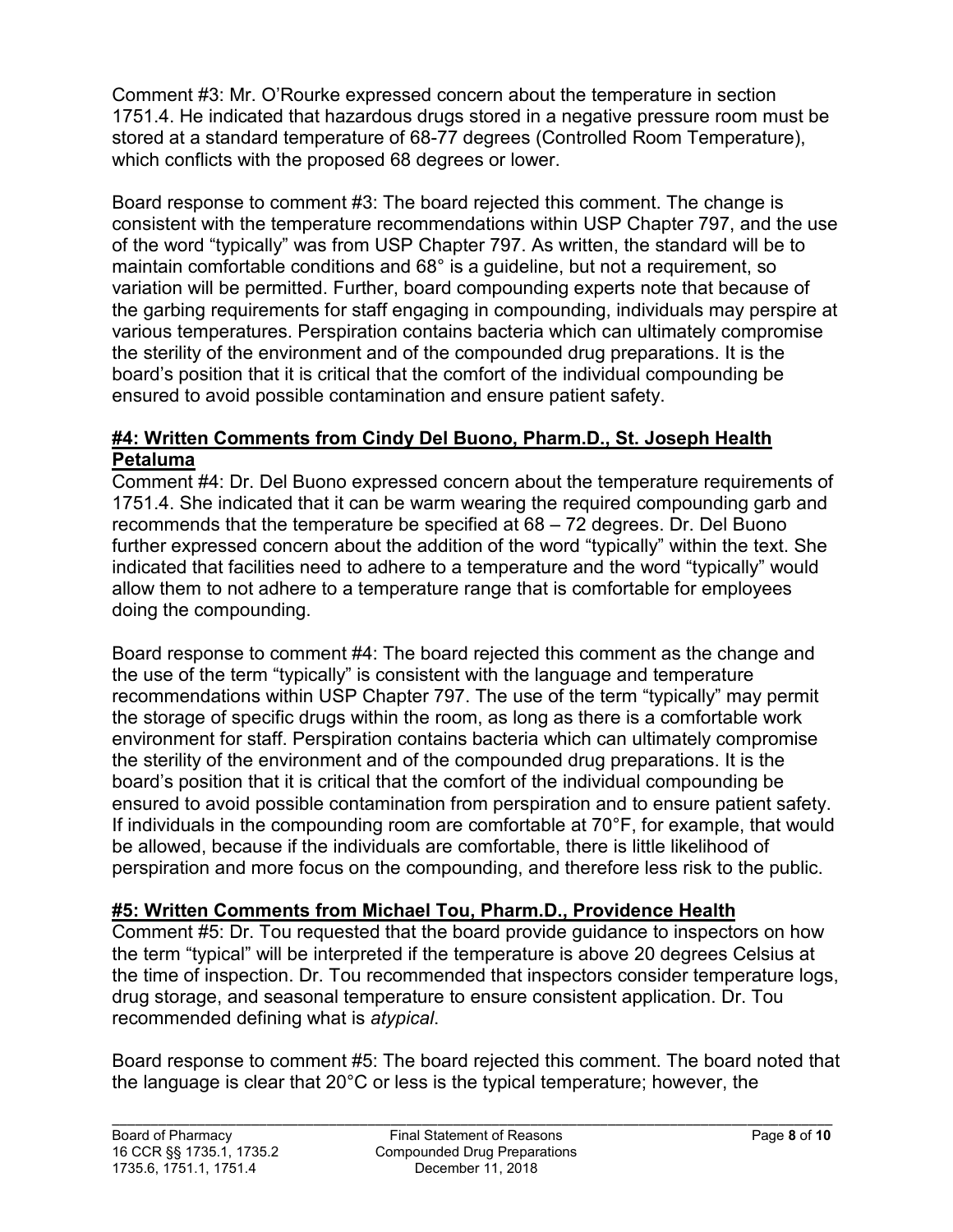compounding. Atypical need not be defined as the standard will be variable based on temperature could fluctuate based on the comfort of garbed individuals performing the the facility and the compounding staff.

#### **#6: Written Comments from Anthony Grzib, Wedgewood Pharmacy**

Comment #6: Mr. Grzib expressed concern that the modifications to the proposed text do not extend the beyond use date requirements for sterile compounded drug preparations. He indicates that the regulations incorrectly combine that terms "stability" and "sterility" and creates confusion about when to apply the standards. Mr. Grzib recommends that section 1735.2(i)(2) and 1735.2(i)(3) be amended to clarify the terms "stability" and "sterility" and allow the same beyond use date extension procedures that apply to non-sterile compounded drug preparations.

 preparations are consistent with USP Chapter 797. The primary focus of this regulation proposal relating to BUDs is on nonsterile compounded preparations. Additionally, the Board response to comment #6: The board rejected this comment as it is outside the scope of the proposed modifications. Nevertheless, the standards for sterile board determined that the specific beyond use date requirements for sterile compounded drug preparations are defined in section 1751.8, which has not been considered as a part of this proposal.

# **#7: Written Comments from BJ Bartleson, CA Hospital Association**

Comment #7: Ms. Bartleson expressed concern about the addition of the word "typically" within the text. She recommended that the board use the term "approximately" to align with fluctuations in hospital temperatures.

 is the exact term used within USP Chapter 797 for facility design and environmental controls and already permits some flexibility. The use of the term "typically" may permit the storage of specific drugs within the room, as long as there is a comfortable work Board response to comment #7: The board rejected this comment as the term "typically" environment for staff. It is the board's position that it is critical that the comfort of the individual compounding be ensured to avoid possible contamination from perspiration to allow the compounder to focus and retain attention on the compounding and to ensure patient safety.

#### **#8: Written Comments from Katherine Palmer, Pharm.D. and Rita Shane, Pharm.D. Cedars-Sinai**

**Comment #8.A**: Dr. Palmer and Dr. Shane expressed concern about the definition of Compounding Aseptic Containment Isolator (CACI) in section 1735.1(f). They indicated that USP Chapter 800 does not require that each BSC be separately exhausted.

 Board response to comment #8.A: The board rejected this comment as the board's regulation does not require that each BSC be separately exhausted. The regulation text indicates "should" and as such, it is recommended, but not required. Additionally, the comment is outside the scope of this comment period, because the language is in existing text not being amended.